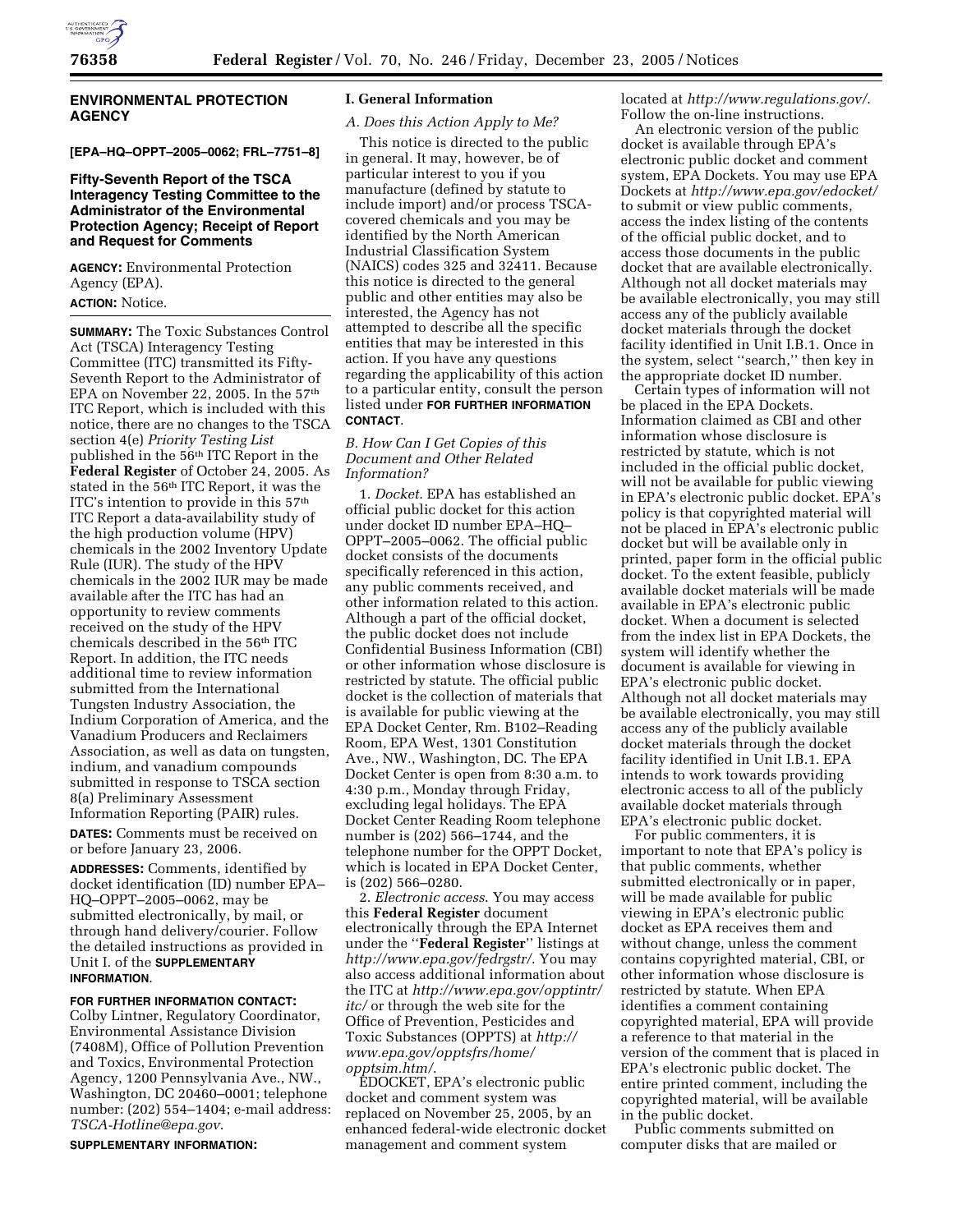delivered to the docket will be transferred to EPA's electronic public docket. Public comments that are mailed or delivered to the docket will be scanned and placed in EPA's electronic public docket. Where practical, physical objects will be photographed, and the photograph will be placed in EPA's electronic public docket along with a brief description written by the docket staff.

## *C. How and to Whom Do I Submit Comments?*

You may submit comments electronically, by mail, or through hand delivery/courier. To ensure proper receipt by EPA, identify the appropriate docket ID number in the subject line on the first page of your comment. Please ensure that your comments are submitted within the specified comment period. Comments received after the close of the comment period will be marked ''late.'' EPA is not required to consider these late comments. If you wish to submit CBI or information that is otherwise protected by statute, please follow the instructions in Unit I.D. Do not use EPA Dockets or e-mail to submit CBI or information protected by statute.

1. *Electronically*. If you submit an electronic comment as prescribed in this unit, EPA recommends that you include your name, mailing address, and an email address or other contact information in the body of your comment. Also include this contact information on the outside of any disk or CD ROM you submit, and in any cover letter accompanying the disk or CD ROM. This ensures that you can be identified as the submitter of the comment and allows EPA to contact you in case EPA cannot read your comment due to technical difficulties or needs further information on the substance of your comment. EPA's policy is that EPA will not edit your comment, and any identifying or contact information provided in the body of a comment will be included as part of the comment that is placed in the official public docket, and made available in EPA's electronic public docket. If EPA cannot read your comment due to technical difficulties and cannot contact you for clarification, EPA may not be able to consider your comment.

i. *EPA Dockets*. Your use of EPA's electronic public docket to submit comments to EPA electronically is EPA's preferred method for receiving comments. Go directly to EPA Dockets at *http://www.epa.gov/edocket/*, and follow the online instructions for submitting comments. Once in the system, select ''search,'' and then key in docket ID number EPA–HQ–OPPT–

2005–0062. The system is an ''anonymous access'' system, which means EPA will not know your identity, e-mail address, or other contact information unless you provide it in the body of your comment.

ii. *E-mail*. Comments may be sent by e-mail to *oppt.ncic@epa.gov*, Attention: Docket ID Number EPA–HQ–OPPT– 2005–0062. In contrast to EPA's electronic public docket, EPA's e-mail system is not an ''anonymous access'' system. If you send an e-mail comment directly to the docket without going through EPA's electronic public docket, EPA's e-mail system automatically captures your e-mail address. E-mail addresses that are automatically captured by EPA's e-mail system are included as part of the comment that is placed in the official public docket, and made available in EPA's electronic public docket.

iii. *Disk or CD ROM*. You may submit comments on a disk or CD ROM that you mail to the mailing address identified in Unit I.C.2. These electronic submissions will be accepted in WordPerfect or ASCII file format. Avoid the use of special characters and any form of encryption.

2. *By mail*. Send your comments to: Document Control Office (7407M), Office of Pollution Prevention and Toxics (OPPT), Environmental Protection Agency, 1200 Pennsylvania Ave., NW., Washington, DC 20460– 0001.

3. *By hand delivery or courier*. Deliver your comments to: OPPT Document Control Office (DCO), EPA East Bldg., Rm. 6428, 1201 Constitution Ave., NW., Washington, DC. Attention: Docket ID Number EPA–HQ–OPPT–2005–0062. The DCO is open from 8 a.m. to 4 p.m., Monday through Friday, excluding legal holidays. The telephone number for the DCO is (202) 564–8930.

# *D. How Should I Submit CBI to the Agency?*

Do not submit information that you consider to be CBI electronically through EPA's electronic public docket or by e-mail. You may claim information that you submit to EPA as CBI by marking any part or all of that information as CBI (if you submit CBI on disk or CD ROM, mark the outside of the disk or CD ROM as CBI and then identify electronically within the disk or CD ROM the specific information that is CBI). Information so marked will not be disclosed except in accordance with procedures set forth in 40 CFR part 2.

In addition to one complete version of the comment that includes any information claimed as CBI, a copy of the comment that does not contain the

information claimed as CBI must be submitted for inclusion in the public docket and EPA's electronic public docket. If you submit the copy that does not contain CBI on disk or CD ROM, mark the outside of the disk or CD ROM clearly that it does not contain CBI. Information not marked as CBI will be included in the public docket and EPA's electronic public docket without prior notice. If you have any questions about CBI or the procedures for claiming CBI, please consult the person listed under **FOR FURTHER INFORMATION CONTACT**.

### *E. What Should I Consider as I Prepare My Comments for EPA?*

We invite you to provide your views and comments on the 57th ITC Report. You may find the following suggestions helpful for preparing your comments:

1. Explain your views as clearly as possible.

2. Describe any assumptions that you used.

3. Provide copies of any technical information and/or data you used that support your views.

4. Provide specific examples to illustrate your concerns.

5. Make sure to submit your comments by the deadline in this notice.

6. To ensure proper receipt by EPA, be sure to identify the docket ID number assigned to this action in the subject line on the first page of your response. You may also provide the name, date, and **Federal Register** citation.

#### **II. Background**

TSCA (15 U.S.C. 260l *et seq*.) authorizes the Administrator of EPA to promulgate regulations under TSCA section 4(a) requiring testing of chemicals and chemical groups in order to develop data relevant to determining the risks that such chemicals and chemical groups may present to health or the environment. Section 4(e) of TSCA established the ITC to recommend chemicals and chemical groups to the Administrator of EPA for priority testing consideration. Section 4(e) of TSCA directs the ITC to revise the TSCA section 4(e) *Priority Testing*  List at least every 6 months.

#### *A. The ITC's 57*th *Report*

In this 57th ITC Report to the Administrator of EPA, there are no changes to the TSCA section 4(e) *Priority Testing List* published in the 56th ITC Report in the **Federal Register**  of October 24, 2005 (70 FR 61520) (FRL– 7739–9) (*http://www.epa.gov/fedrgstr/ EPA-TOX/2005/October/Day-24/ t21197.htm*). As stated in the 56th ITC Report, it was the ITC's intention to